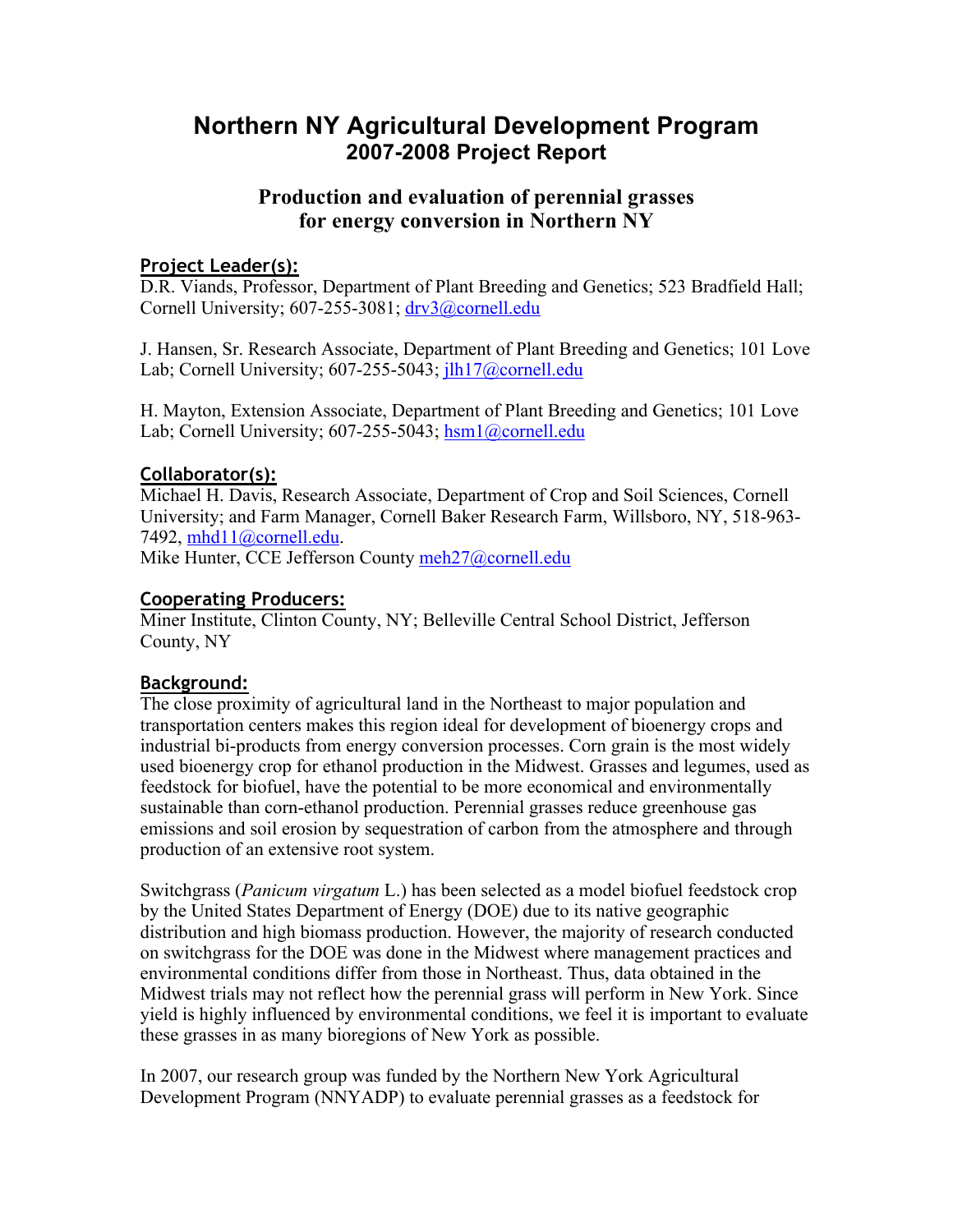biofuel production. In addition to the funds from the NNYADP, our group also received funding for biofuel production trials by the New York Farm Viability Institute (NYFVI). In the spring of 2007, a cultivar evaluation trial with six replicates of 20 monoculture and 4 mixed plots of warm season grass species was planted in Jefferson County. An additional 12 field trials (five strip trials, seven replicated small plot evaluation trials) consisting of both monoculture and mixed species stands of several switchgrass and big bluestem cultivars, and other warm and cool season species were established in 2007. The perennial grass trials were planted in five diverse regions of New York. Through funding from this project both warm and cool season perennial grass trials were planted in the eastern region of Northern NY to determine which species and cultivars will generate the maximum biomass production. The goals are to identify high yielding and adapted grass species and cultivars that can be harvested in an efficient and timely manner and used for conversion to liquid fuels, gases and combustible products. Identification of these grass species and cultivars in NNY will benefit current and potential producers in the region by providing information on which grasses to establish for dedicated bioenergy production.

#### **Methods**:

Replicated warm and cool season perennial grass trials were established on the  $9<sup>th</sup>$  of May at the Miner Institute in Clinton County, NY. Plots for both trials (3.5 ' X 15 ') each with six rows spaced six inches apart, were established in a randomized complete block design with six replications. Seed of the various trial entries (Table 1) were planted with a Carter (Carter Manufacturing Co., Brookston, ID) small plot seeder. For the warm season grass trial, 20 trial entries were planted in monoculture and four entries consisted of a mixture of two different grass species (Table 2). Seven trial entries of four cool season grass species (Tables 3 and 4) were established in the cool season grass trial. Both fields were plowed and fertilized (300 lb/A 10-20-20) before seeding. Data were collected on % stand and height for the warm season grasses. Yield data were collected from the cool season grasses harvested on a two-cut schedule (July 15 and September 2).

#### **Results:**

A first year stand of 40% or more has been reported to indicate successful establishment of warm season grasses. By this criterion, all of the grass species/cultivars had acceptable stand establishment (Table 5). The eastern gamagrass cultivar Pete and big bluestem Goldmine had the lowest stands (50 % and 67 %, respectively). The overall average stand establishment for the warm season grasses in trial was 83%. This is significantly higher than the average percent stand (62%) observed in the trial located in Jefferson County planted in 2007. The switchgrass cultivars Blackwell, Shelter, and Forestburg, had the highest  $1<sup>st</sup>$  year stands (Table 5). The rankings are consistent with data regarding stand establishment of other warm season grass trials planted at various locations in New York State in 2007. Big bluestem cultivars and other warm season grass species did not establish as well as the majority of switchgrass cultivars. In terms of overall growth measured by canopy height, the switchgrass cultivars Cave-in-rock, Blackwell and Pathfinder performed well. There was significant weed pressure in the warm season grass trial, but this did not appear to inhibit overall stand establishment. Cool season grasses were the most prevalent type of weed in the plots. Incidence of disease was less than 5% for all grass cultivars.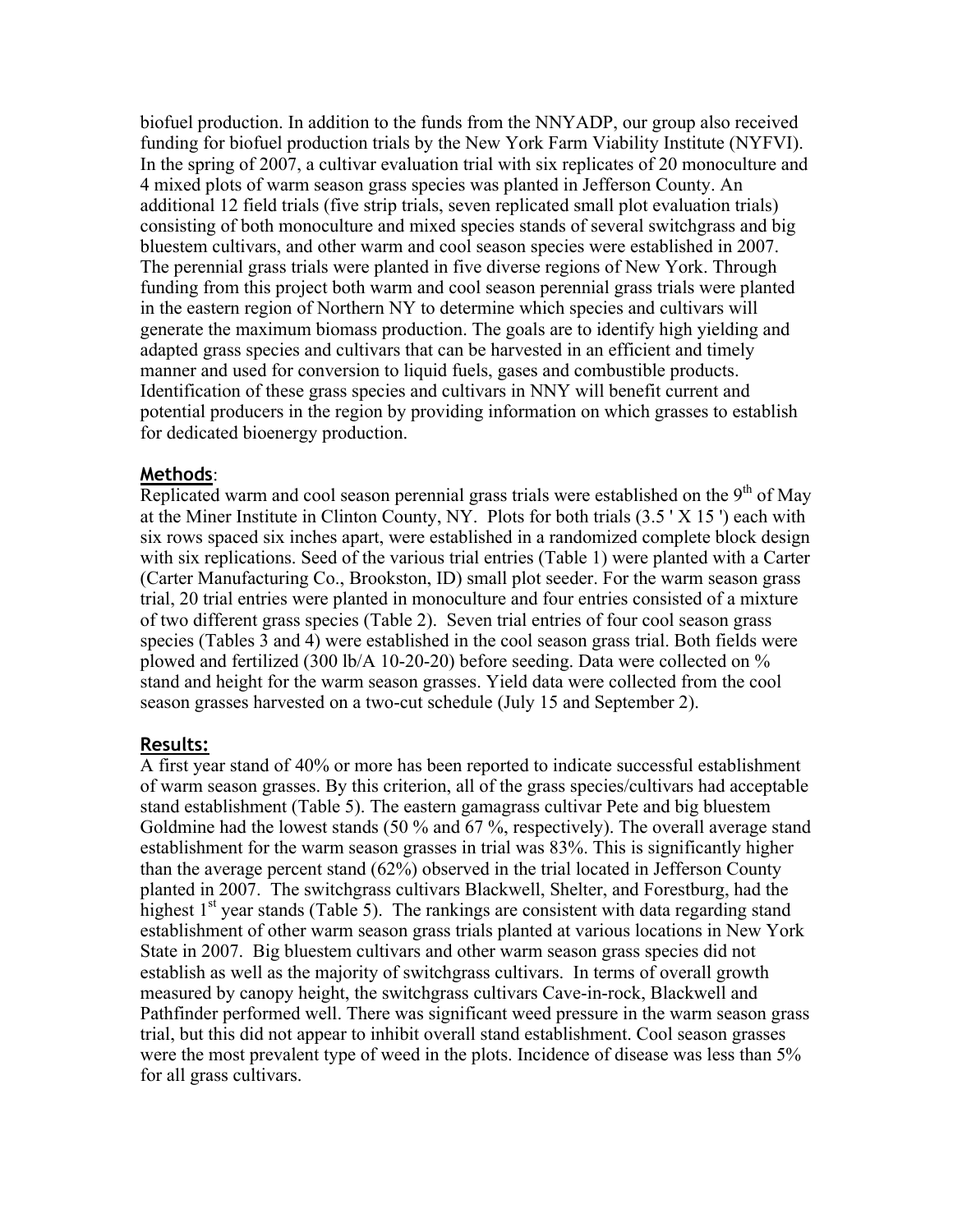The two cool season perennial bromegrass cultivars Peak and York had the highest first harvest yields (Table 6), followed by the reed canarygrass and the two fescue cultivars. The lowest yielding entries were Jose and Largo wheatgrass (Table 6). The two tall fescue cultivars had the highest  $2<sup>nd</sup>$  harvest yields (Table 6) and also the highest total yields at 2.9 and 2.9 dry tons/acre, respectively. Cool season grass stands did not have any significant weed pressure, presumably since weeds were controlled in the corn crop the previous year and the cool season grasses grew quickly enough to shade out many competing weed seedlings.

# **Conclusions/Outcomes/Impacts:**

Purchasing and planting good quality seed is critical to successful establishment of warmseason grasses. Also, producers should correct seeding rates for percent pure live seed, as each seed lot will vary in the amount of inert material in the seed bag. A quick germination test can be done to check seed quality. The protocol for this test can be downloaded from our project web-site (nybiofuels.info). Establishment of the warm season perennial grasses without the use of post-emergent herbicide applications resulted in plots with heavy weed pressure, yet good stands of the grasses were obtained in most cases. Competition with annual and perennial weeds is a common problem that has been reported in the literature in establishment years for warm season perennial grass field trials. Results from these trials will be compared with trials established in other regions of the state. A few of the warm season grass cultivars have been reported to have problems with winter survival. As a result, stand and yield data in 2009 may have different rankings from the trials in NNY than from other locations.

The mean dry tons/acre was lower from the cool season grass trial harvested at the Miner Institute (2.38) than the trial in Ithaca (5.0) in 2007. This difference was mostly due to the lack of nitrogen applied on grass regrowth at the Miner Institute.

Data from these trials already are providing information that is useful in establishing best practices for growers to obtain good stand establishment and higher biomass yields. Data to be collected in the next few years will provide even more useful information.

#### **Outreach:**

Information and data from this research trial was reported to extension educators at the Agriculture-Food-In-Service meeting in Ithaca, NY, held during the second week of November 2008. A field day was held in St. Lawrence County on the farm owned and operated by Tom Lee August 12, 2008, where a strip trial of perennial warm season grasses was established in 2007. Through personal conversations with producers attending the field day in St. Lawrence County, it was understood that the information provided was helpful for their future plans in planting these types of grasses. Because the warm season grasses take three years to produce a mature stand, we did not schedule a field day at the Miner Institute in 2008, but we plan to do so in 2009.

Some information relating to these trials and others in NNY have been reported in newspaper articles and news stories (please see appendices for a list of articles, press releases and news coverage relating to the research in NNY on grass for use as bioenergy feedstock).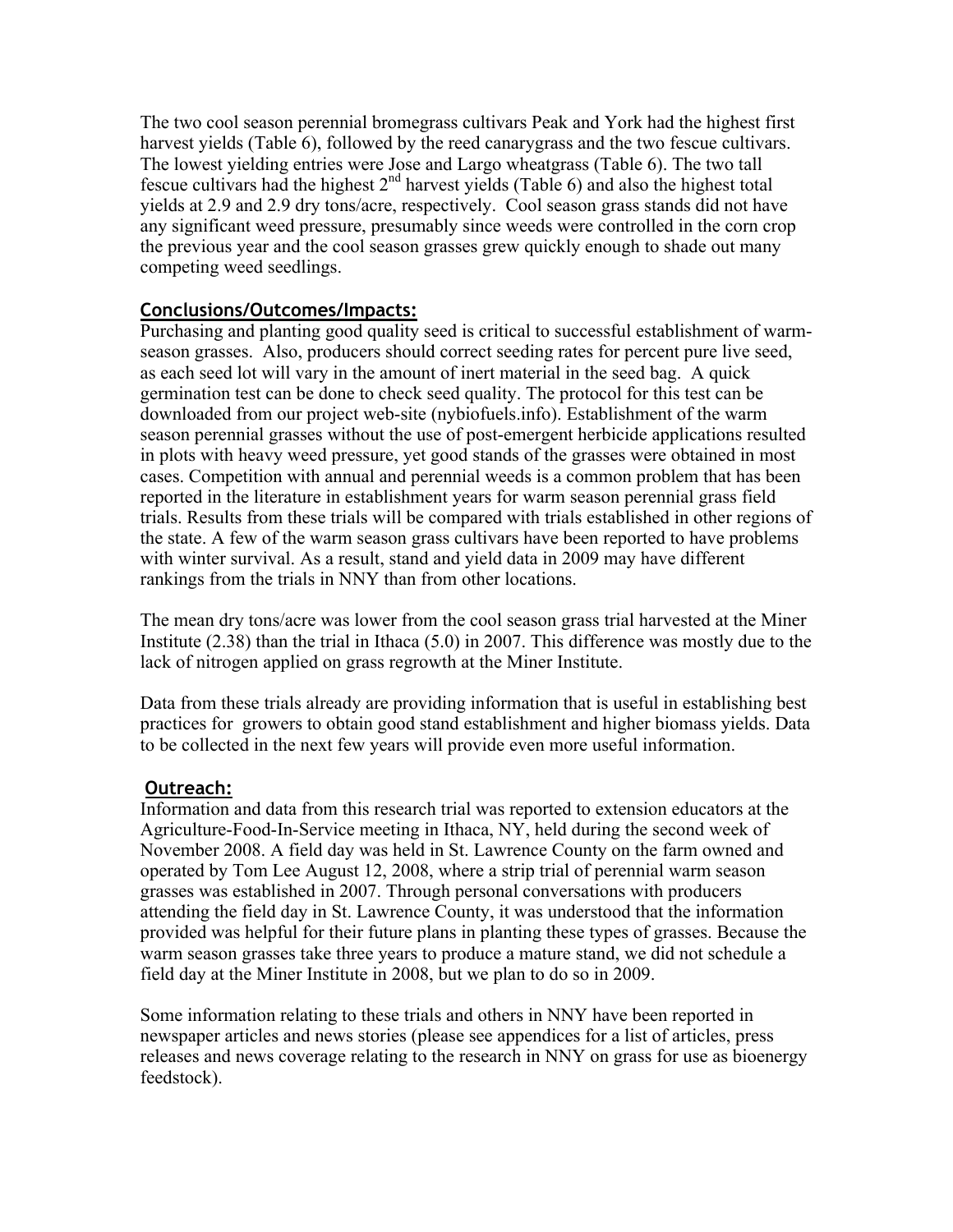#### **Next steps.**

Research on seed quality, germination and dormancy in relation to successful stand establishment is necessary to make gains in production of these grasses. Analysis of biomass harvested from these trials for quality characteristics of economic significance such as quantity and type of cell wall sugars, theoretical ethanol yield, ash and mineral content, and total BTU's are currently underway. Yield data of the warm season grasses established in the 2008 trial at the Miner Institute should be collected in 2009.

## **Acknowledgments:**

This project was funded by the Northern New York Agricultural Development Program and the Cornell University Agriculture Experiment Station. Salaries for summer technicians working on the trials were also funded in-part by a grant from the New York Farm Viability Institute.

#### **Reports and/or articles in which results of this project have been published.**

Data from these trials have been reported in the 2008 Forage Breeding Project Annual Databook produced by the Forage Breeding project at Cornell University.

# **For more information:**

Hilary Mayton hsm1@cornell.edu; Julie Hansen jlh17@cornell.edu; and Donald Viands drv3@cornell.edu; Cornell University; Department of Plant Breeding and Genetics; 523 Bradfield Hall; Ithaca, NY 14853-1902. 607-255-

5043;http://plbrgen.cals.cornell.edu/people/profiles/viandsdonald.cfm;

Mike Hunter Cornell Cooperative Extension meh27@cornell.edu

Michael H. Davis, Research Associate, Department of Crop and Soil Sciences, Cornell University; and Farm Manager, Cornell Baker Research Farm, Willsboro, NY, 518-963- 7492, mhd11@cornell.edu.

# **Appendices**

**Table 1**. Common and scientific names of warm season perennial grasses established in small plot trials at the Miner Institute, Clinton County, NY.

| Common name         | <b>Species</b>        |
|---------------------|-----------------------|
| big bluestem        | Andropogon gerardii   |
| coastal panic grass | Panicum amarulum      |
| eastern gamagrass   | Tripsacum dactyloides |
| indiangrass         | Sorghastrum nutans    |
| switchgrass         | Panicum virgatum      |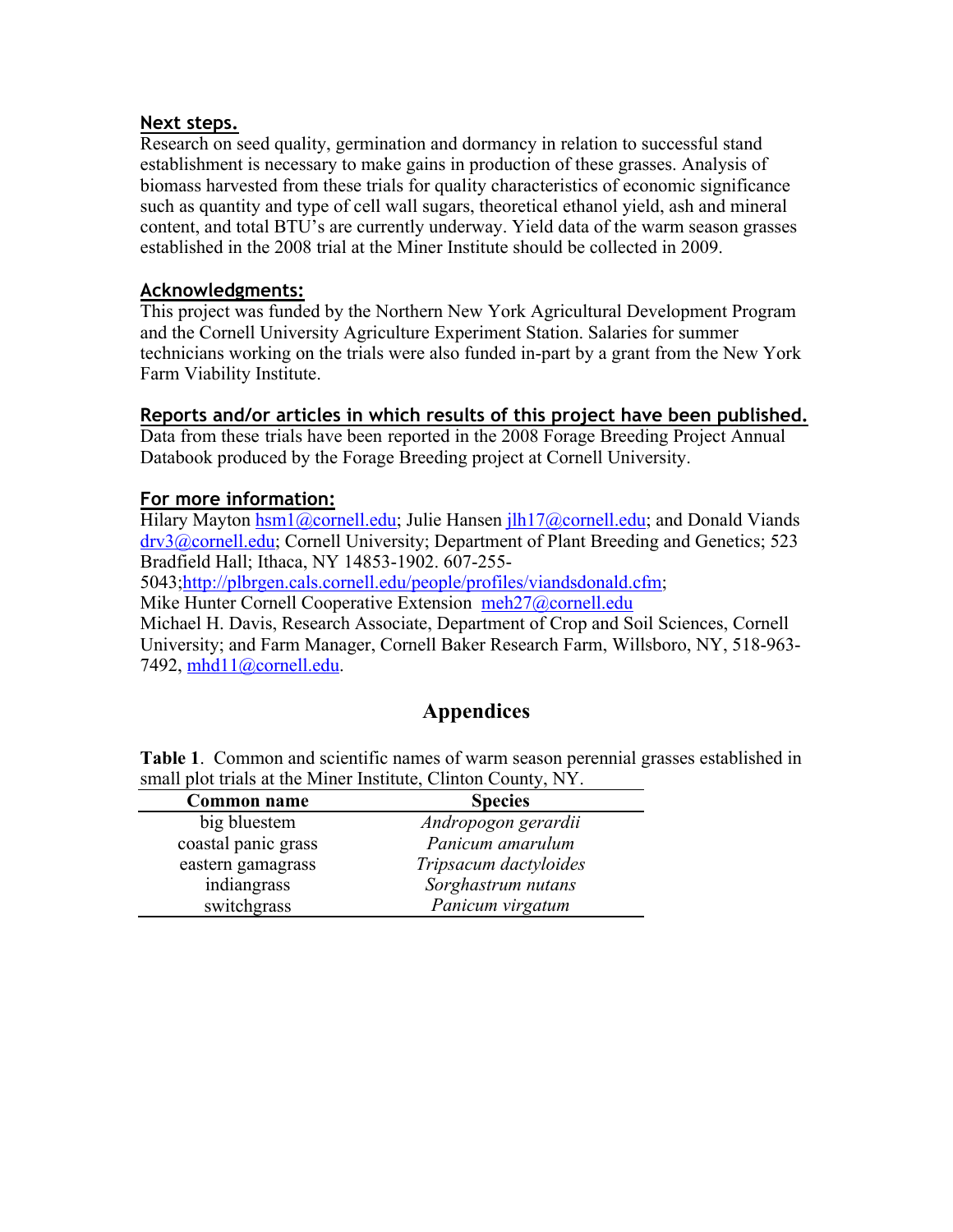|                     |                                 | $%$ PLS* | % Seed tag  | <b>Seeding</b> |
|---------------------|---------------------------------|----------|-------------|----------------|
| Cultivar            | <b>Common name</b>              |          | quick       | <b>Rate lb</b> |
|                     |                                 |          | germination | PLS/A          |
| Bonanza             | big bluestem                    | 72       | 80          | 12             |
| Goldmine            | big bluestem                    | 56       | 68          | 12             |
| Niagara             | big bluestem                    | 22       | 74          | 12             |
| Pawnee              | big bluestem                    | 63       | 68          | 12             |
| Atlantic            | coastal                         | 87       | 88          | 8              |
|                     | panic grass                     |          |             |                |
| Pete                | eastern                         | 84       | 30          | 10             |
|                     | gamagrass                       |          |             |                |
| Rumsey              | indiangrass                     | 86       | 78          | 10             |
| Nebraska 54         | indiangrass                     | 92       | 67          | 10             |
| <b>Blackwell</b>    | switchgrass                     | 86       | 31          | 10             |
| Carthage            | switchgrass                     | 94       | 51          | 10             |
| Cave-in-rock        | switchgrass                     | 95       | 71          | 10             |
| Cave-in-rock***     | switchgrass                     | 95       | 37          | 10             |
| Forestburg          | switchgrass                     | 77       | 21          | 10             |
| Kanlow              | switchgrass                     | 93       | 86          | 10             |
| Pathfinder          | switchgrass                     | 74       | 16          | 10             |
| Shawnee             | switchgrass                     | 93       | 93          | 10             |
| Shelter             | switchgrass                     | 86       | 22          | 10             |
| Sunburst            | switchgrass                     | 98       | 98          | 10             |
| Trailblazer         | switchgrass                     | 93       | 83          | 10             |
| Nebraska 28         | switchgrass                     | 92       | 92          | 10             |
| Cave-in-rock        | Switchgrass<br>95<br>72         |          | 37          | 5              |
| Bonanza             | big bluestem                    |          | 80          | 6              |
|                     | Switchgrass                     | 22<br>98 | 98          | 5              |
| Sunburst<br>Niagara | big bluestem                    |          | 74          | 6              |
|                     | Switchgrass                     | 84<br>95 | 37          | 5              |
|                     | eastern                         |          | 30          | 5              |
| Cave-in-rock Pete   | gamagrass                       |          |             |                |
| Pete<br>Niagara     | 84<br><b>Big bluestem</b><br>22 |          | 74          | 6              |
|                     | eastern                         |          | 30          | 5              |
|                     | gamagrass                       |          |             |                |

**Table 2.** Cultivar, common name, % pure live seed (PLS), seed tag label % quick germination, and seeding rate of perennial grass entries in cultivar evaluation trials.

\* % Pure live seed (PLS)

\*\* Actual seeding rate is corrected for quick germination rate.

\*\*\* Cave-in-rock seed for this entry was stratified before planting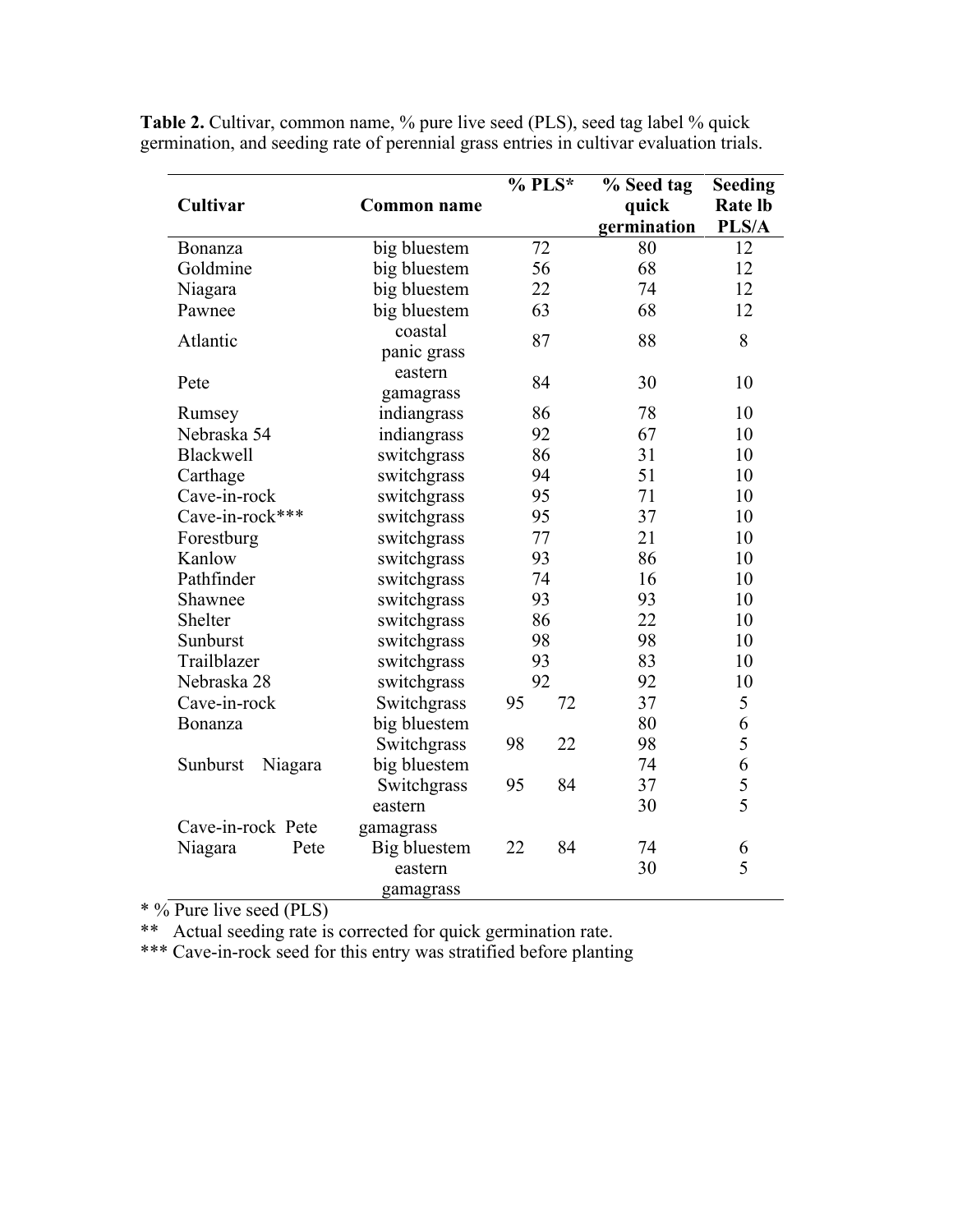| <b>Common name</b> | <b>Species</b>        |
|--------------------|-----------------------|
| wheatgrass         | Thinopyrum ponticum   |
| tall fescue        | Festuca arundinacea   |
| Reed canarygrass   | Phalaris arundinacea  |
| Brome grass        | <b>Bromus</b> inersis |

**Table 3**. Common and scientific names of warm cool season perennial grasses established in small plot trials at the Miner Institute, Clinton County, NY.

**Table 4**. Cultivar, common name, % pure live seed (PLS), seed tag label % quick germination, and seeding rate of perennial grass entries in cultivar evaluation trials.

| Cultivar            | <b>Common name</b> | <b>Seeding Rate lbs /Acre</b> |
|---------------------|--------------------|-------------------------------|
| Jose                | wheatgrass         | 40                            |
| Largo               | wheatgrass         | 40                            |
| Enhance tall fescue | tall fescue        | 20                            |
| Bull tall fescue    | tall fescue        | 20                            |
| <b>Bellevue</b>     | reed canarygrass   | 20                            |
| Peak                | brome grass        | 20                            |
| York                | brome grass        | 20                            |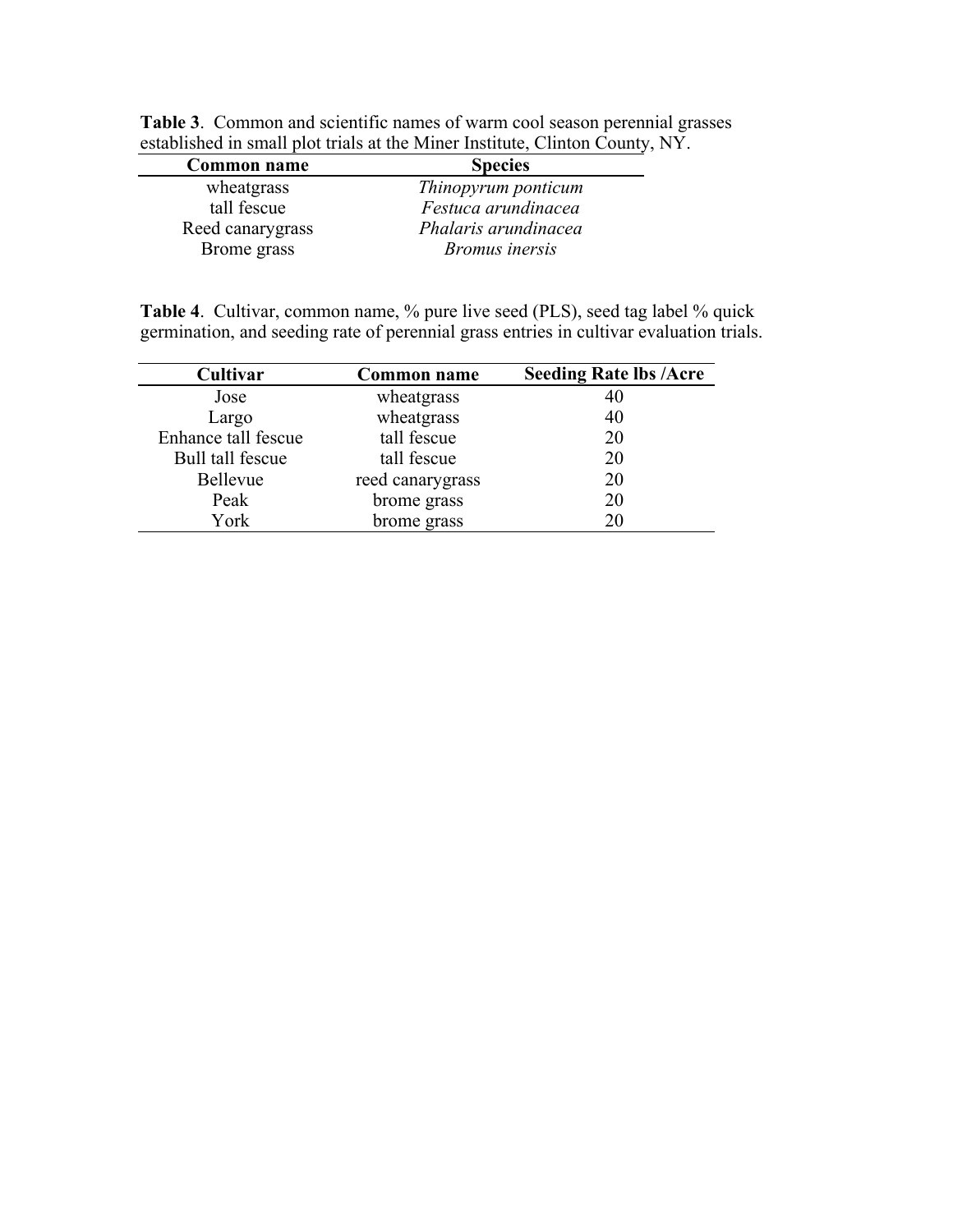|                  |                      | 9/3/2008 |        | 9/30/2008                | 6/30/2008 |
|------------------|----------------------|----------|--------|--------------------------|-----------|
|                  |                      |          | Canopy | <b>Seed Head</b>         |           |
| Cultivar         | <b>Common name</b>   | Height   | Height | Height                   | % Stand   |
|                  |                      |          |        | $inches$ - - - - - - - - |           |
| Bonanza          | big bluestem         | 30       | 29     | 54                       | 81.67     |
| Goldmine         | big bluestem         | 15       | 30     | 66                       | 66.67     |
| Niagara          | big bluestem         | 28       | 26     | 45                       | 80.83     |
| Atlantic         | coastal panic grass  | 30       | 34     | $\blacksquare$           | 78.33     |
| Pete             | e.gamagrass          | 32       | 34     |                          | 50.00     |
| <b>Blackwell</b> | switchgrass          | 30       | 40     | 53                       | 90.83     |
| Carthage         | switchgrass          | 35       | 39     | 44                       | 81.67     |
| Cave-in-rock     | switchgrass          | 34       | 43     | 52                       | 85.83     |
| Cave-in-rock     | switchgrass          | 32       | 43     | 56                       | 89.17     |
| Forestburg       | switchgrass          | 25       | 34     | 49                       | 90.83     |
| Kanlow           | switchgrass          | 46       | 34     | 34                       | 85.83     |
| Pathfinder       | switchgrass          | 30       | 44     | 56                       | 88.33     |
| Shawnee          | switchgrass          | 30       | 40     | 53                       | 83.33     |
| Shelter          | switchgrass          | 30       | 40     | 52                       | 90.00     |
| Sunburst         | switchgrass          | 26       | 37     | 48                       | 87.17     |
| Trailblazer      | switchgrass          | 30       | 41     | 57                       | 88.33     |
| Nebraska 54      | indiangrass          | 34       | 34     | 41                       | 85.00     |
| Nebraska 28      | switchgrass          | 26       | 39     | 50                       | 84.17     |
| Rumsey           | indiangrass          | 32       | 32     | 32                       | 79.17     |
| Pawnee           | big bluestem         | 24       | 34     | 55                       | 80.83     |
| Mixtures-1a      | Cave-in-Rock/Bonanza | 35       | 40     | 54                       | 85.83     |
| Mixtures-2a      | Sunburst/Niagara     | 30       | 35     | 54                       | 83.33     |
| Mixtures-3a      | Cave-in-Rock/Pete    | 40       | 37     | 49                       | 89.17     |
| Mixtures-4a      | Niagara/Pete         | 36       | 30     | 56                       | 75.00     |
|                  |                      |          |        | <b>Trial Mean</b>        | 82.56     |
|                  |                      |          |        | <b>F-entry</b>           | $19.77**$ |
|                  |                      |          |        | LSD(.05)                 | 5.60      |
|                  |                      |          |        | CV(%)                    | 5.9       |

**Table 5.** Cultivar, common name, height of canopy (two dates), seed height and % stand of perennial warm season grasses established at the Miner Institute, Clinton County, May 8, 2008.

\*\* Significant at 0.01

% Stand based on visual rating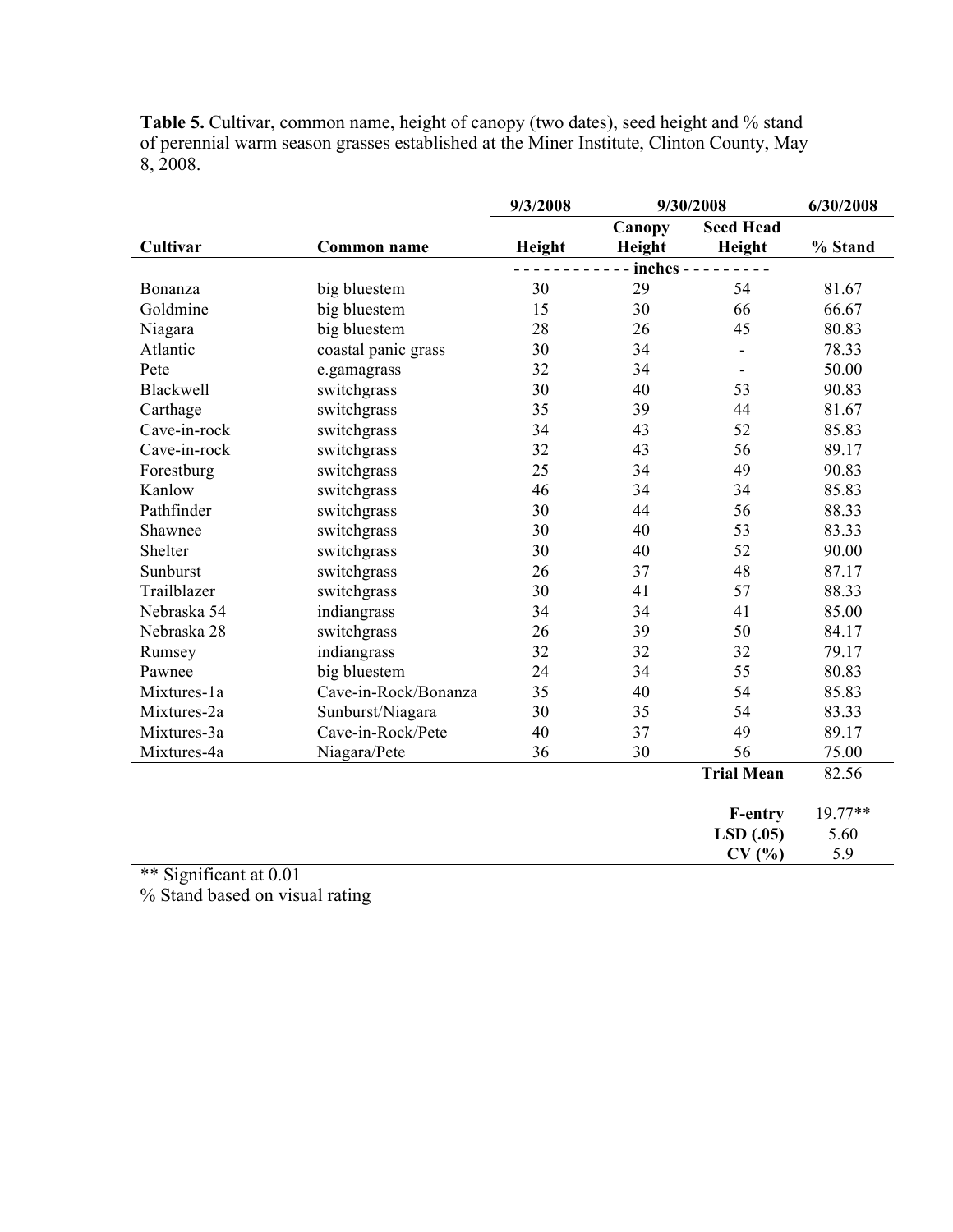|                            |           |                                  | Total         |
|----------------------------|-----------|----------------------------------|---------------|
| Cultivar                   | $15-Jul$  | 2-Sep                            | <b>Season</b> |
|                            |           | - - tons per acre dry matter - - |               |
| Jose Wheatgrass            | 0.70      | 0.87                             | 1.57          |
| Largo Wheatgrass           | 0.91      | 1.00                             | 1.91          |
| <b>Enhance Tall Fescue</b> | 1.22      | 1.57                             | 2.79          |
| <b>Bull Tall Fescue</b>    | 1.35      | 1.59                             | 2.94          |
| Bellevue R. Canarygrass    | 1.39      | 0.86                             | 2.24          |
| Peak Brome                 | 1.72      | 0.86                             | 2.58          |
| <b>York Brome</b>          | 1.69      | 0.93                             | 2.62          |
| Trial Mean $(T/A)$         | 1.28      | 1.10                             | 2.38          |
| <b>F-entries</b>           | $21.11**$ | $23.55**$                        | 24.58**       |
| LSD(.05)                   | 0.24      | 0.20                             | 0.29          |
| CV(%)                      | 15.7      | 15.4                             | 10.3          |

**Table 6.** Cultivar yield of perennial cool season grasses established at the Miner Institute in 2008, harvested in a two-cut system.

Note:

\*\* Significant at 0.01

#### **Media Hits and Public Outreach for Perennial Grass/Bioenergy Research in NNY**

The following media outlets printed or aired stories on grass-based agriculture research in

NNY – grass as a feedstock for animal agriculture and for bioenergy production.<br>10-01-08 Empire State Farmer: Belleville-Henderson trials

| $10-01-08$       | Empire State Farmer: Belleville-Henderson trials                |
|------------------|-----------------------------------------------------------------|
| Sept 2008        | <b>Country Folks Grower</b>                                     |
| Sept 2008        | American Agriculturist: Tom Lee                                 |
| 08/25/08         | <b>Country Folks</b>                                            |
| 08/13/08         | <b>Watertown Times Online</b>                                   |
| 08/13/08         | TV 7 WWNY TV                                                    |
| August 08        | North Country Public Radio: Switchgrass Field Day               |
| 07/29/08         | Watertown Times: Switchgrass Field Day                          |
| 07/27/08         | Sunday Advance News (St Lawrence County): Switchgrass Field Day |
| 07/27/08         | Hay & Forage Grower: Switchgrass Field Day                      |
| 06/27/08         | News 10 Now                                                     |
| <b>June 2008</b> | Grassroots                                                      |
| 05/21/08         | <b>Empire State Farmer</b>                                      |
| 05/19/08         | <b>Country Folks</b>                                            |
| 05/15/08         | American Agriculturist                                          |
| 05/14/08         | Hay & Forage Grower                                             |
| 09/17/07         | <b>Country Folks</b>                                            |
| 09/17/07         | renewablenergyaccess.com                                        |
| 09/05/07         | Cornell Chronicle                                               |
| 08/31/07         | Lowville Journal                                                |
| August 07        | <b>Absolutely Business Magazine</b>                             |
| 07/02/07         | Country Folks: Belleville-Henderson trials                      |
| <b>July 2007</b> | Cornell Cooperative Extension of Jefferson County Ag News       |
|                  |                                                                 |